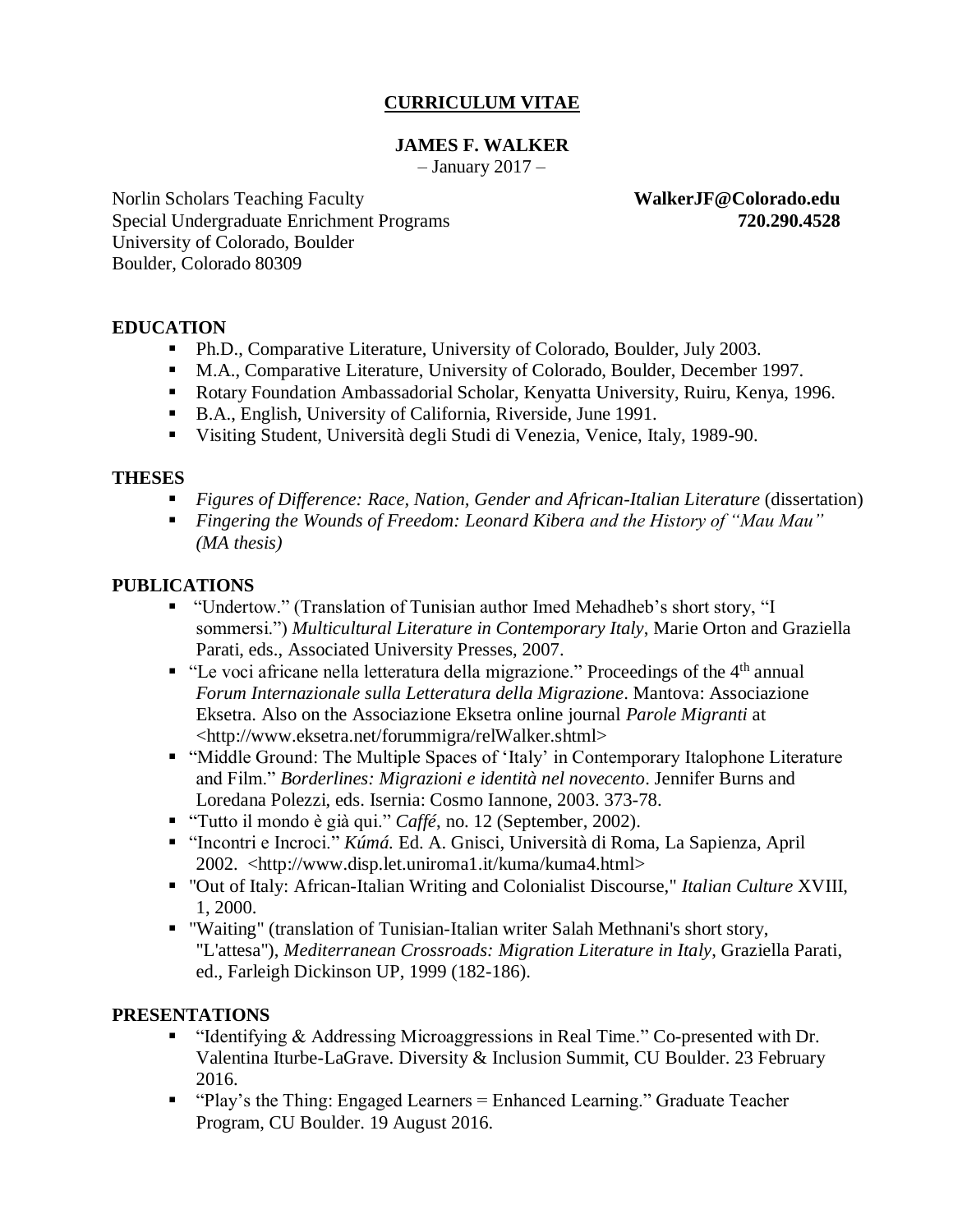- "Ethical Engagements Through Performance & Dialogue." Panel organizer/presenter. Conference on Community Writing. CU Boulder, October 2015.
- "Addressing Microaggressions in & Beyond the Classroom." Co-organizer/presenter. Highest-rated panel of 2014 Diversity & Inclusion Summit. CU Boulder, November 2014 (repeated Nov 2015).
- "Action! Movement & Play to Enhance Teaching & Empower Learners." Invited presenter to the *Arts Education Leadership Institute*, Univ. of Northern Colorado. Center for Integrated Arts Education. 11 June 2014.
- "Presence of Body: Confidence Strategies for Effective Public Speaking." Multiple invited presentations, CU Boulder Graduate Teacher Program, Communications Dept, etc. 2013-2015.
- "After Ours: An Invitation to the Posthuman Party." Invited presenter. *Best of PechaKucha*. Longmont Cultural Museum & Stewart Auditorium, July 2015.
- "Pedagogies of Inclusion: Awareness of Trends, Movement in Curriculum, and Classroom/Unit Practices." Panel co-organizer/presenter. 2012 Diversity Summit, *AMP it up! Awareness, Movement, Practice*. CU Boulder, November 2012.
- "Privilege, Oppression & Possibility: An Inclusive Community Playback Performance." Co-presenter/actor. 2012 Diversity Summit, *AMP it up! Awareness, Movement, Practice*. CU Boulder, November 2012.
- "Embodying Other Selves: On the Page/On the Stage." Panel organizer/chair. Rocky Mountain MLA (RMMLA), Boulder, CO, October 2012.
- "Spoken Selves, Shared Subjects: Playback Theatre and the Rhetoric of Compassion." Interactive paper performed/presented at RMMLA Meeting, October 2012.
- "Action! Improv Skills to Enhance Teaching & Learning." Multiple presentations at *President's Teaching Scholars* Conferences, CU Anschutz Medical Campus (2011 and 2012) as well as Spring/Fall Intensive Colloquia for CU Graduate Teacher Program (2011 to present).
- "Drone Morphology." Invited speaker. Dairy Center for the Arts, Boulder, CO, February 2010.
- "*Bianco e nero* mica tanto: A Bilingual Discussion of Racial Politics in Contemporary Italy." Invited speaker. Department of French and Italian, CU Boulder, Dec 2008.
- "On Gendered Nationalisms: Flaiano's Fascism and the Murder of African Womanhood." Paper presented at European Association for Commonwealth Language and Literature Studies (EACLALS) special session on Italian Colonialism, Venice, Italy, March 2008.
- "Not Your Grandfather's Italy: Immigration and the Changing Faces of Italian Culture." Invited speaker. *Symposium: The Changing Faces of Italy*. Dante Alighieri Society of Denver/Colorado History Museum. Sept. 2007.
- "Karibuni: Kenyan History & Culture An Introduction." Invited speaker. Lee College, Houston, TX. Spring 2006.
- "Re-Verb: Storytelling's Multiple Returns." Panel co-organizer at African Literature Association (ALA) Conference, Boulder, Colorado, April 2005.
- "Crossing Paths and Telling Stories: Shared Motifs and Cross-Cultural Heritages in an African-Italian Performance Group." Paper presented at African Literature Association Conference, Boulder, Colorado, April 2005.
- "Of Alien Expression: Postmodern African Writers of Italian." Paper presented at African Studies Association Conference, New Orleans, November 2004.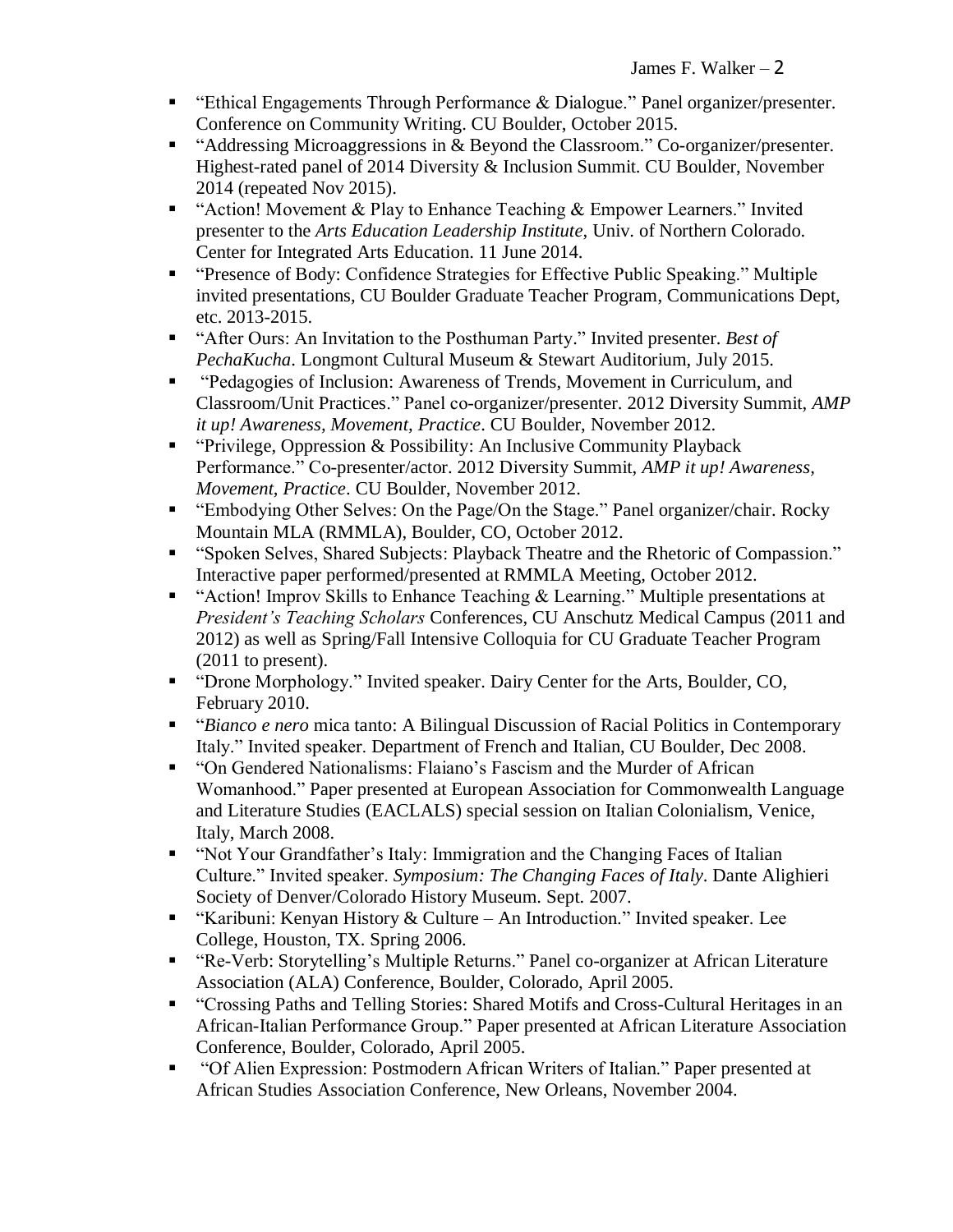- **•** "Le voci africane nella letteratura della migrazione." Invited speaker to the  $4<sup>th</sup>$  annual *Forum Internazionale sulla Letteratura della Migrazione*, sponsored by the Eksetra Association, Mantova, Italy, April 2004.
- "Seeing and Otherness: Ethnicity, Nationalism and Popular Culture." Session organizer, American Association of Italian Studies (AAIS) Conference, Washington DC, Spring 2003.
- "Radici ed orizzonti: Scrittori migranti oggi." Roundtable organizer and facilitator at American Association of Italian Studies Conference, Washington DC, Spring 2003. Roundtable participants: authors Kossi Komla-Ebri and Clementina Sandra Ammendola, and Eksetra Association founder and president, Roberta Sangiorgi.
- "Staging the Middle-West." Paper presented at American Association of Italian Studies Conference, Washington DC, Spring 2003.
- "Middle Ground: New Italophone Literature of Migration and the Multiple Spaces of 'Italy'." Paper presented at "Borderlines: Migrant Writing and Italian Identities" conference, University of Warwick, England, March, 2002.
- "A Tale of Two Worlds: Racialized Representations in African-Italian Women's Writings." Paper presented at annual American Comparative Literature Association meeting, Spring 2001.
- "Without Within: African Italian Voices." Paper presented at Center for Humanities and the Arts Colloquium, "The Persistence of Exile", University of Colorado at Boulder, Spring 2001.
- "Postcolonial Anxieties and the Unmaking of Postcolonial Theory" Symposium. Roundtable participant, University of Colorado at Boulder, Fall 2000.
- "Dealing with Plagiarism" teaching workshop. Coordinator/Moderator. University of Colorado Graduate Teaching Program, Spring 2000.
- "The Best Do Teach." Invited speaker, panel presentation on student-centered teaching, University of Colorado Graduate Teaching Program, Fall 1999.
- "Political Indoctrination in the Classroom." Workshop co-coordinator. University of Colorado Graduate Teaching Program, Fall 1999.
- "Fingering the Wounds of Freedom: History and Subjectivity Formation in East African Fiction." Paper given at African Literatures Association Conference, Austin, Spring 1998.
- "Out of Italy: African-Italian Writers and Colonialist Discourse." Paper given at American Association of Italian Studies Conference, Chicago, Spring 1998.

# **HONORS AND AWARDS**

- "Best International Act" (Brighton, UK). *Normal Heights*, original musical exploring sexuality & inclusion. Brighton Fringe/Festival, Brighton, England. May 2014.
- Faculty Recognition Award Boulder Faculty Assembly (BFA). For role in creating *Motus Theater* & *One Action-One Boulder* program. CU Boulder. December 2013.
- **•** Diversity & Excellence Grants (multiple years), in support of Undergraduate Diversity Conferences 2013-2015. Co-grantees: Dr. Andrea Feldman & Dr. Tracy Ferrell.
- 2015 Grand Champion, "Truth Be Told" Storytelling Grand Slam, Boulder, CO, February 2015.
- Arts & Sciences Fund for Excellence Award, to support outreach activities around *Normal Heights,* self-authored show exploring masculinity, sexuality & inclusion. 2013.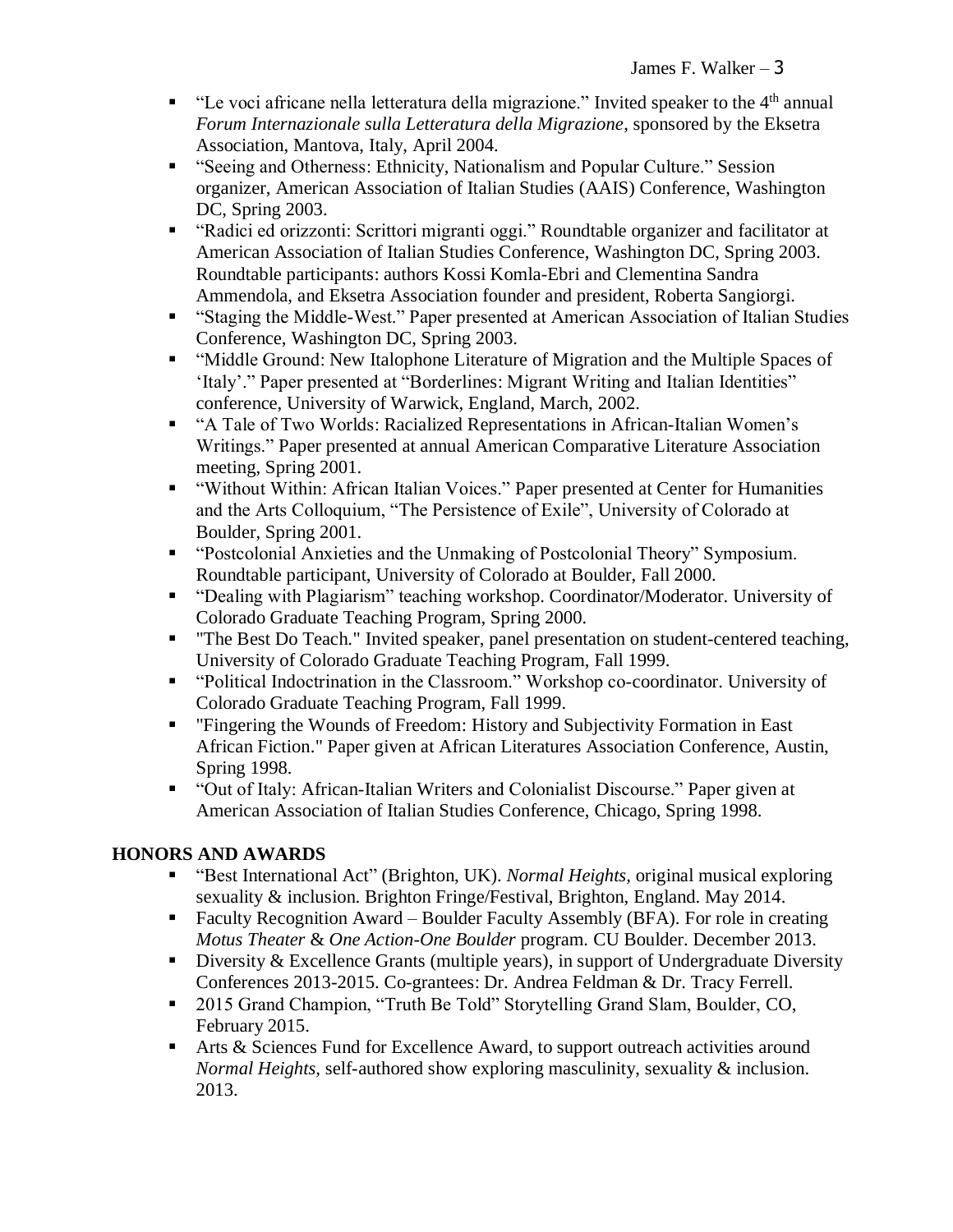- Boulder County Arts Alliance Endowment Grant, to support *Normal Heights* and related community programming, 2015.
- Boulder Arts Commission, multiple grants to support development of *Normal Heights* and related community programming, 2013/2015.
- Lafayette Cultural Arts Commission, multiple grants to support *Normal Heights* and related community programming, 2013/2015.
- *Fulbright Fellowship*, U.S. Department of State, 1 year research project in Rome, Italy, 2001-2002.
- *Council of American Overseas Research Centers (CAORC) Multi-Country Research Fellowship*, U.S. Department of State, 2001-2002 (declined).
- Invited juror, 10<sup>th</sup> annual Concorso Letterario Eks&Tra per Scrittori Migranti (literary competition for migrant writers in Italy), Associazione Eks&Tra, Mantova, Italy, April 2004.
- **IMPART** (Implementation of Multicultural Perspectives & Approaches in Research  $\&$ Teaching) Award, for lecture series on interculturalism in Italy, April 2003.
- Graduate Council on the Arts & Humanities Grant, CU Boulder Graduate School, for intercultural lecture series, April 2003.
- *Rotary Foundation Ambassadorial Scholarship*, to conduct research in East Africa (Zanzibar and Kenya), one year, 1996.
- Foreign Languages & Area Studies (FLAS) Grant, U.S. Dept. of Education, to attend Berkeley/Stanford joint African Languages Institute, Summer 1995.
- Dean's Fund for Excellence Award, College of Arts & Sciences, CU Boulder, March 2008.
- Italian Cultural Institute, Chicago, program support grant for intercultural lecture series, April 2003.
- Emerson/Lowe Dissertation Fellowship, CU Boulder, College of Arts & Sciences, Fall 2002.
- **Beverly Sears Graduate Student Grant, CU Boulder Graduate School, 2001-2002.**
- Lead Graduate Teacher, Comparative Literature Department, CU Boulder, 1999-2000.
- Dean of Arts and Sciences Grant, CU Boulder, to present at international conference, April 1998.
- Graduate School Travel Grant, CU Boulder, to present at international conference, April 1998.
- University of California Travel Grant (Italy to Yugoslavia) to attend international symposium on the new Europe, 1990.

# **TEACHING**

University of Colorado, Boulder

Special Undergraduate Enrichment Programs (2015-present)

- Ways of Knowing in the Academy and Beyond (NRLN 2000)
- Constructions of Knowledge in the Disciplines (NRLN 3500)

Program for Writing & Rhetoric (2006-2015)

- Writing on Science & Society (WRTG 3030)
- **E** Imagining Africa (WRTG 3020)
- **•** Dystopias on Film (WRTG 3020)
- Advanced First Year Writing & Rhetoric (WRTG 1250)
- First Year Writing & Rhetoric (WRTG 1150)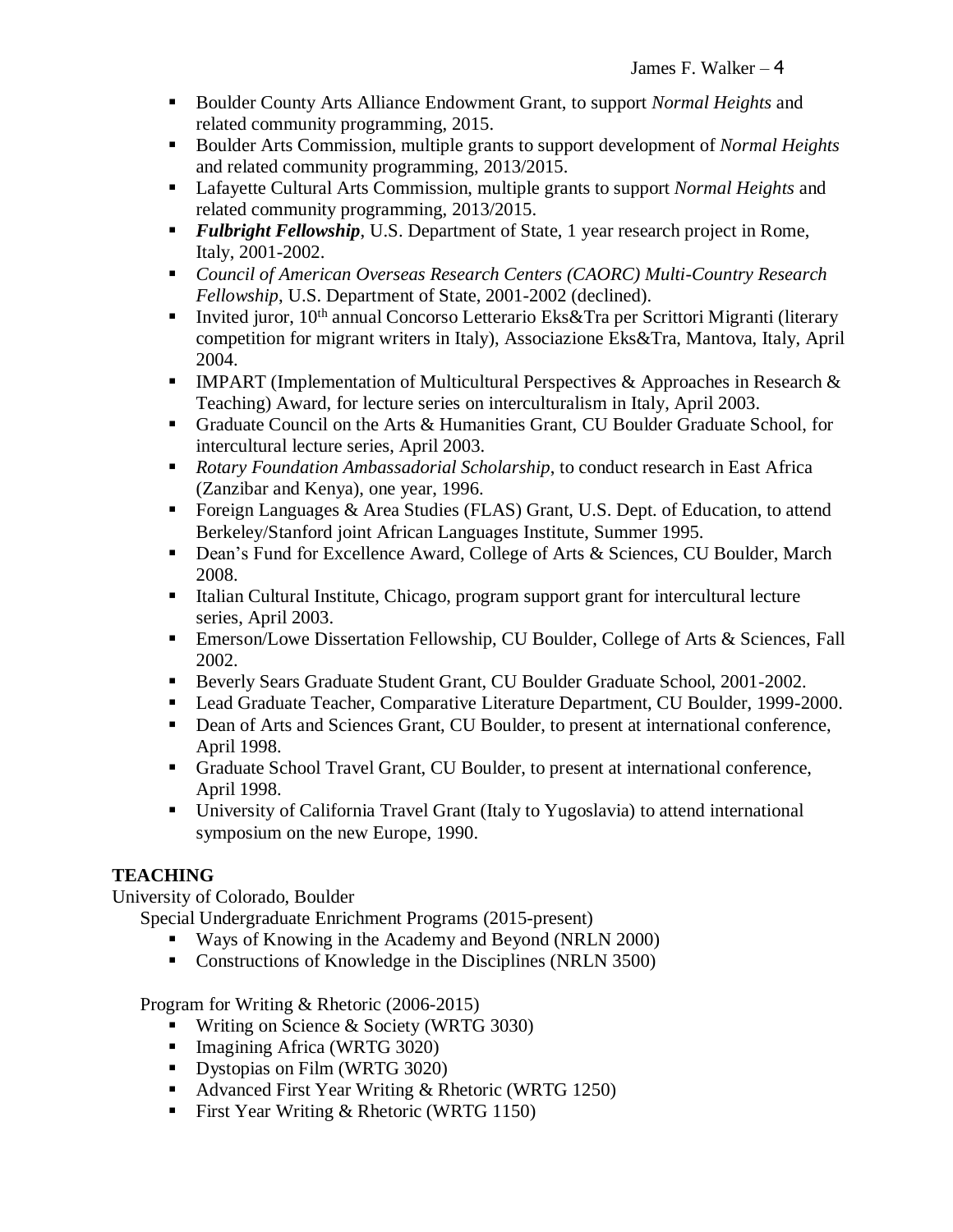■ Extended First Year Writing & Rhetoric (WRTG 1100)

Dept. of Comparative Literature & Humanities (1998-2003)

- HUMN 1010: Intro. to Humanities 1 (Antiquity to the Renaissance)
- **HUMN 1020: Intro. to Humanities 2 (Renaissance to 20th Cent.)**

Dept. of French & Italian (1994-1998; 2003ff.)

- ITAL 3140: 20<sup>th</sup> Century Italian Literature Italian Postcolonialism (designed course)
- **•** ITAL 1010: 1st semester Italian
- **ITAL 1020: 2nd semester Italian**

Division of Continuing Education (1995-2000)

- Beginning Conversational Italian
- Conversational Italian for Advanced Beginners

Graduate School

▪ Completed Teacher Certification Program and Lead Graduate Teacher Training, 1999

University of Houston-Downtown

Department of English (2003-2006)

- Co-designed Postcolonial Studies & World Literature curricula, 2003-04
- Eng 4390: "African Literature & Culture in a 'Postcolonial' Age"
- Eng 3341: Introduction to Postcolonial Studies
- **•** Directed Study: "African Nationalisms & the Postcolonial Condition", David Botha, Spring 2005
- Eng 3313: Studies in Dramatic Literature
- **Eng 2302: "Satire and Social Protest in the Literature of the Atlantic World"** ( $17<sup>th</sup>$ Century to Present)
- Eng 2301: "Heroes and Storytellers: Adventures in Early World Literature"
- Eng 1302: Composition II

University of Denver, University College

■ Introduction to Italian Language & Culture, Summer 1999

Inlingua Foreign Language School, Venice (Mestre), Italy

▪ Instructor of English as a Foreign Language (designed own courses), 1991-92

## **PROFESSIONAL SERVICE**

University of Colorado, Boulder

Departmental

Special Undergraduate Enrichment Programs (SUEP)

■ Norlin Scholars Teaching Faculty – includes co-curricular programming, mentoring, hiring/overseeing of student interns, planning/execution of undergraduate SUEP Scholars (Research) Conference, etc. Fall 2015-present

Program for Writing & Rhetoric (PWR)

- Co-Chair, Diversity & Student Services Committee, Fall 2011-Spring 2014
- Diversity & Student Services Committee, active member, Fall 2009-Spring 2015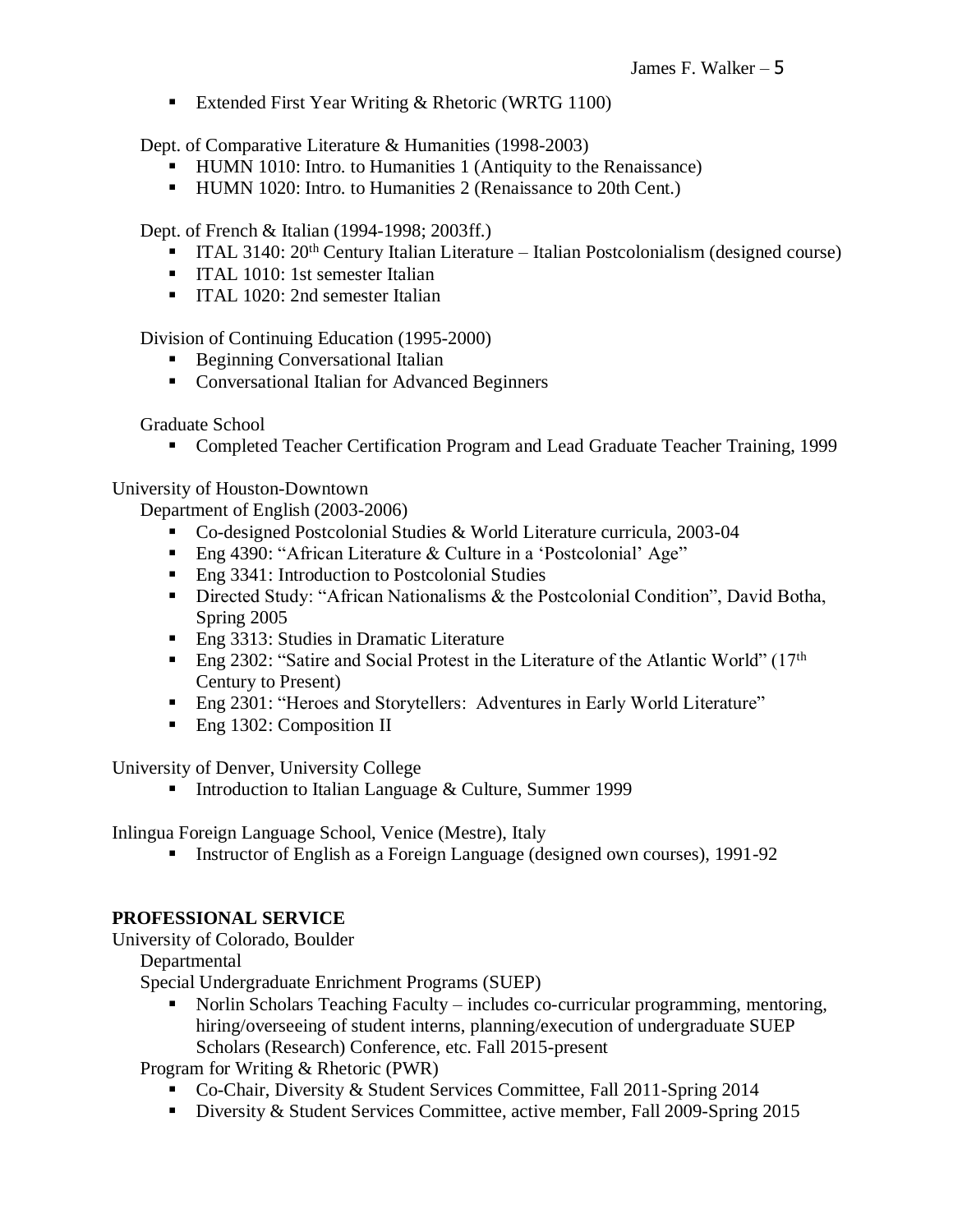▪ Writing Center/Writing Across the Curriculum Committee, Fall 2006-Fall 2012 University

- **Interactive Theater Project, Fall 2006-Spring 2007, Fall 2010**
- Founding Board Member & Co-organizer, One Action-One Boulder County (nonprofit to promote community dialogue on race, class, inclusion and equity); board cochair (2011-2012); CU campus liaison, 2011-2014

## University of Houston-Downtown

Departmental

- Chair's Advisory Committee (elected), Fall 2005-Spring 2006
- English Curriculum Committee, Fall 2003-Spring 2006
- Composition Committee, Spring 2004-Spring 2005.
- Co-coordinator, in-house pedagogy conference, Spring 2004

University

- General Education Committee, Fall 2004-Spring 2006
- Summer in England Coordinator, Spring 2004-Spring 2006
- Co-coordinator, "Thinking About Teaching" colloquium, Spring 2004

## **Other**

- $\blacksquare$  Multiple (invited) presentations to CU classes & groups on Multicultural/Postcolonial Italian Society, Fall 2007-Spring 2011
- Multiple (invited) presentations to CU student groups on "Philosophical Allegory and *The Matrix*", Spring 2009-Spring 2011
- Co-coordinator and moderator, *Lost Boys of Sudan* film screening and panel discussion with filmmakers Jon Shenk and Megan Mylan, and "lost boy" Santino Majok Chuor, Univ. of Houston-Clear Lake, May 2005.
- Alhaji Papa Susso. Organized class visits and public performances at UHD and UH for international griot (West African folk singer) Alhaji Papa Susso, March 2004.
- "Roots and Horizons: Grounding Multi-Ethnic Culture in Italy." Organizer and facilitator of intercultural lecture series, Department of French and Italian, CU Boulder, April 2003.
- "Communities of Exile." Organizer and facilitator of community symposium and cultural celebration involving exiles living in Colorado. Boulder Public Library and Center for Humanities and the Arts, CU Boulder, Spring 2001.

## **OTHER RELEVANT EXPERIENCE**

- Founding member, Theatricians Collective (professional development group), 2014present.
- Consultant, Red Ball Communications, facilitation/training on speaking/presentation skills for professionals, 2010-2012.
- **EXECT:** Seminar participant, "Persistence of Exile" Seminar and Lecture Series, Center for Humanities and the Arts, CU Boulder, 2000-2001.
- Graduate Assistant, Center for Humanities and the Arts, CU Boulder, 2000-2001.
- Graduate teacher trainer, Graduate Teaching Program, CU Boulder, 1999-2000.
- Tutor and translator, French and Italian Department, CU Boulder1994-2001.
- Assistant Study Abroad Advisor, Colorado State University, Fort Collins, 1993-94.